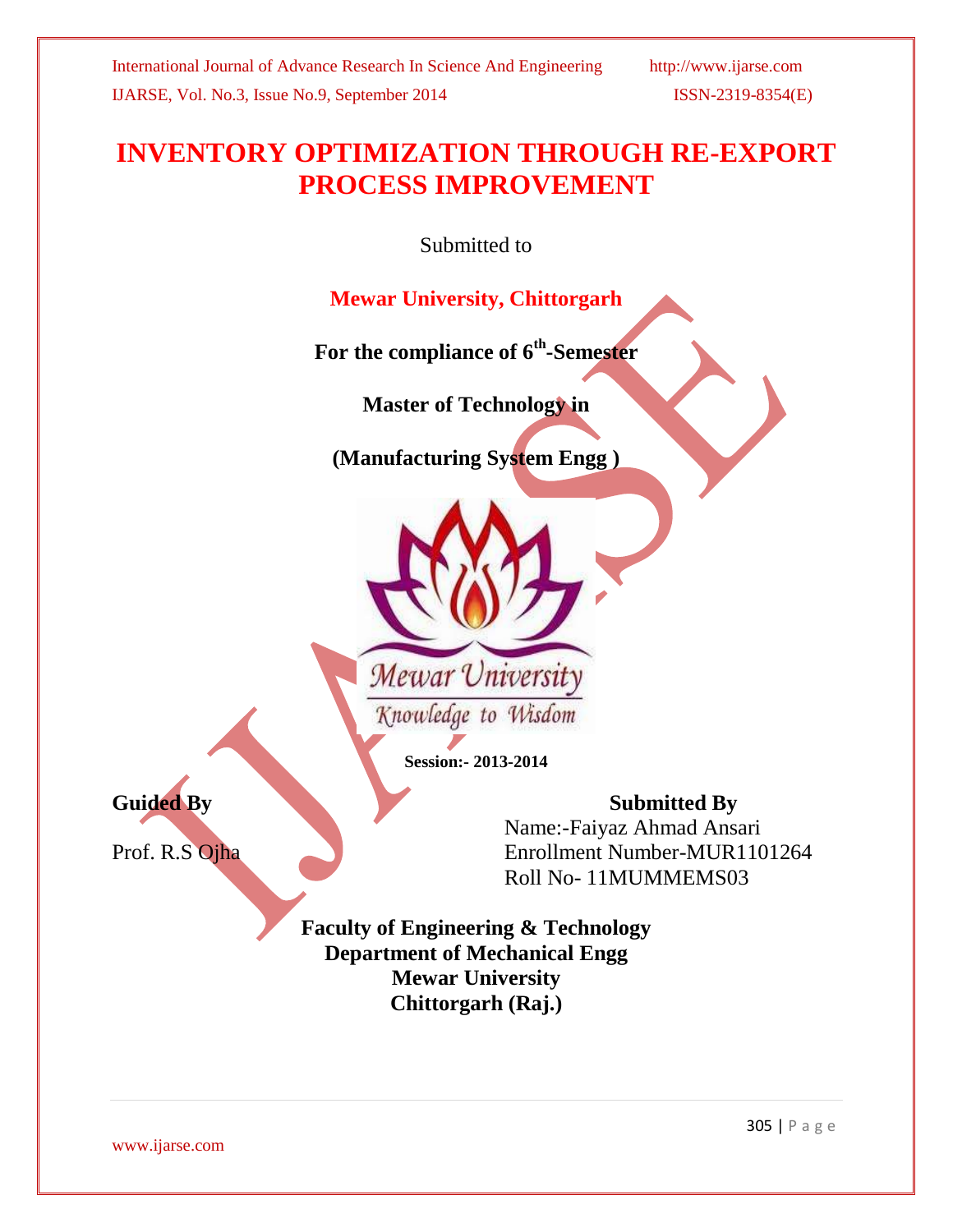#### **Citation**

This project for the "Inventory optimization through re-export process improvement "came in my mind since I personally have worked in Export oriented Units and the inventory for the imported items as well as the items which needs to be re-exported are become a bottleneck in general, So I have started to work on this project and gone through below literature

#### **Review**

I have gone through the Central excise and custom site ( [www.cbec.gov.in](http://www.cbec.gov.in/) and [www.custom.gov.in\)](http://www.custom.gov.in/) and gone through the complete procedure of export, import and re-export to proceed this project on micro level, this site has help me a lot.

There is summer-internship carried out by some of the student on export process and documentation and re-export process, this study was also useful in carrying of this project. but till now it was not focused on the impact of process improvement and proportionate reduction on inventory, I this project process optimization and their proportionate impact on inventory has been clearly defined.

Concept of Six Sigma I got during my working in manufacturing industries i.e. Tube Investment of India Ltd, Bry Air Asia Pvt Ltd, Moser Baer india Ltd , self as yellow belt certified and have gone through 3-days workshop on six sigma by Motorola. The site of Motorola University[\(http://www.muelearn.com/,](http://www.muelearn.com/) [www.sixs](http://www.six/)igma.com) proved as very valuable information and concept to carry out and complete this project effectively.

The concept of Inventory came in my mind during working in the supply chain deptt of the industries and gone through the conceptual study of Inventory on [\(http://www.studymode.com/,](http://www.studymode.com/) [www.ukessay.com](http://www.ukessay.com/) ).

I have shared my thought with my guide **Prof R.S Ojha** and my friend **Prof Pankaj Singh**, I really thankful to my guide Prof R.S. Ojha for giving the valuable input and guidance on time to time as well as can't forget the input of Prof Pankaj Singh.

# **General Introduction of Project**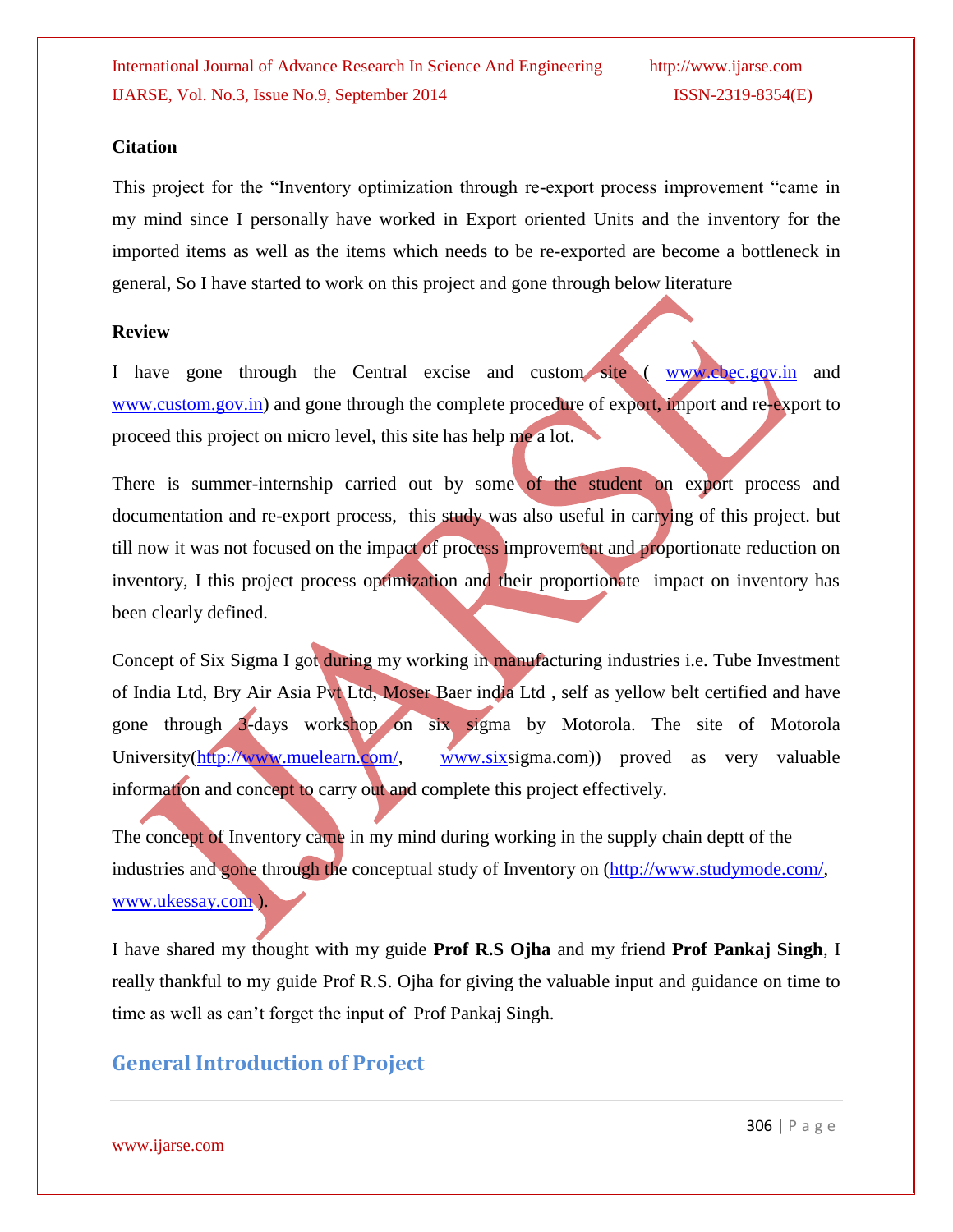This Projects is based on the Approach of Six Sigma strategy by the application of industrial engineering technique i.e. CPM, process analysis, brain-storming session between cross functional depts.

#### **The Six Sigma roadmap- Breakthrough strategy is as below**

| <b>Stage</b>                | Phase                     | <b>Objective</b>                                  |  |  |  |
|-----------------------------|---------------------------|---------------------------------------------------|--|--|--|
| <b>Identification</b>       | <b>Define</b>             | <b>Identify key business</b><br><i>issues</i>     |  |  |  |
| <b>Characterization</b>     | <b>Measure</b><br>Analyze | <b>Understand current</b><br>performance levels   |  |  |  |
| <b>Optimization</b>         | <b>Improve</b><br>Control | <b>Achieve breakthrough</b><br>improvement        |  |  |  |
| <b>Institutionalization</b> | <b>Standardize</b>        | Integrate Six Sigma in<br>day to day functioning. |  |  |  |

#### **Short Focus on the Projects**

Group-A indicates to the set of 3nos of Export Oriented Companies i.e. EOU , EOUs are the export oriented units which are taking full advantage of foreign trade and benefits concerned to exports since exports provide our country foreign exchange. These 3-nos of EOU are premier in their respective fields like I have collected the data from 3-nos of EOU companies from different field like medical devices & optical media .

Once we go through the inventory of imported items, it consumes lot of money and because of the delay in getting the warranty claim/job-work from abroad supplier these EOUs are bound to carry a lot of inventory of re-exported items.

In simple terms, let me describe about re exports. If you categories exports as foreign goods and domestic goods, the export of foreign goods is called re-exports. This is the simplest method of understanding about re-exports. If any goods imported from another country (it becomes foreign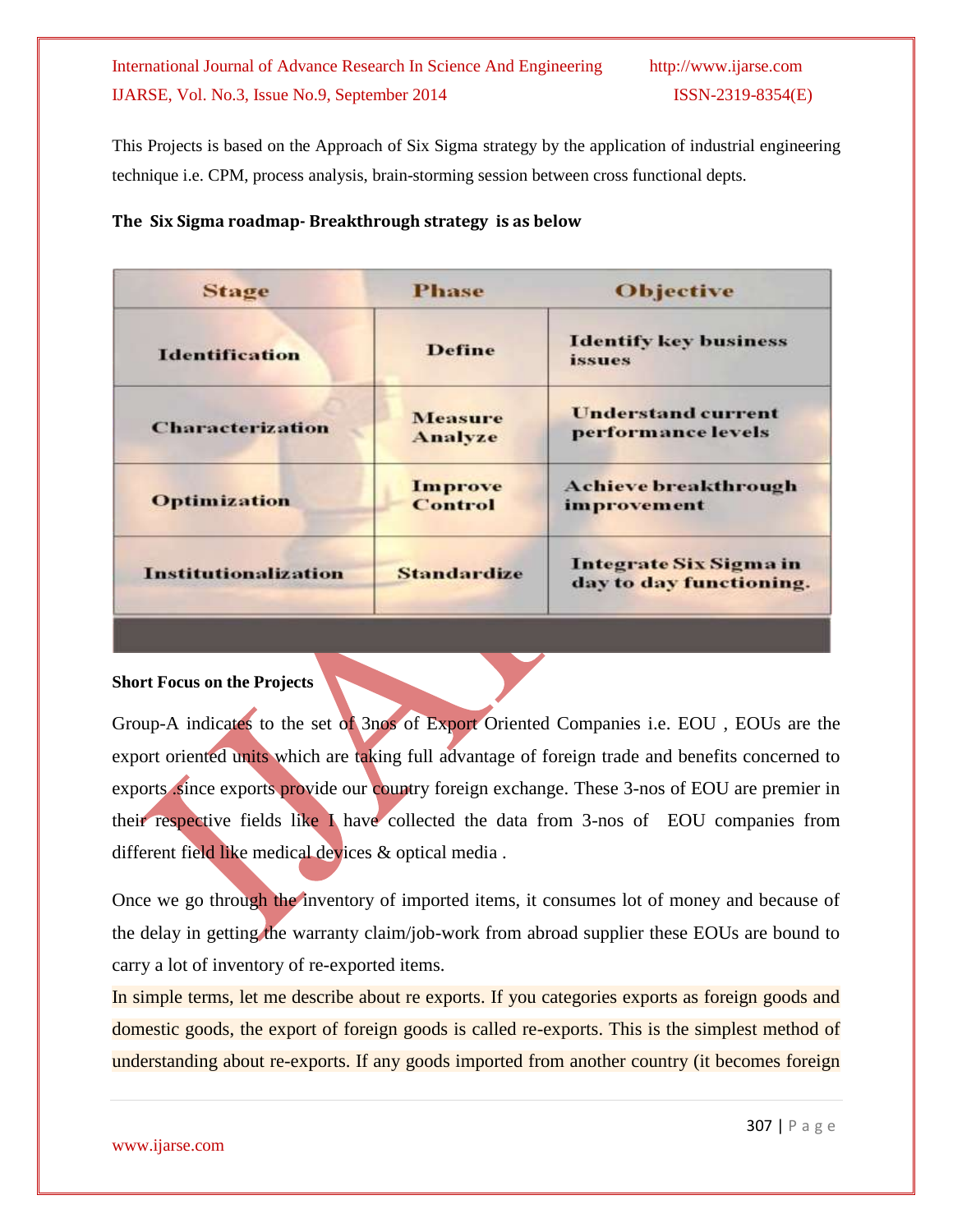goods) and thereafter exporting back, such goods are fallen under re exports. For example, a machinery has been imported in to a country for testing purpose and after necessary testing, the said machinery is sent back. Here, the process of sending back such machinery is called reexports

# **How the Idea of this project came in Mind**

- **Reduction in safety stock, fix-up the minimum point of Re-order level:** Since the GROUP-A is a set of 3-nos of Export Oriented companies and one of the premier manufacturing company of their segment of India and so the costs associated even with smallest of the activities are massive. Considering this factor, we came to the result that even minor increase in the volume of material ordered leads to increase of inventory and badly affecting the cash flow of the organization. So this project is mainly focused on the reduction of the total cycle time of re-export process and proportionate reduction of inventory.
- **How to eliminate the Superfluous activities:** Re-Export is nothing but a kind of process and this projects is a kind of process optimization. This type of study never has been done since it could not be focused on the inventory increase just because of non-valu added activities as well as casual approach in this process since company is maintaining the sufficient stock to face and overcome any break-down.
- **Elimination in demurrage charges:** Getting the custom clearance well in time from port is also an important part of this process and any more delay in clearance and keeping the material at port leads to the charges of demurrage which is a monetary loss of the company and again will impact on the inventory on hand, so the getting paper well in time from importer and going ahead for clearance process once the material is in-transit leads to reduction in the total process cycle time.
- **Innovative approach in process optimization:** In this process study lot of innovative idea came in mind i.e. reduction in clearance time as mentioned above, reduction in inventory carrying cost, giving tentative projection to the importer makes this process easier and resulted in the reduction of cycle time.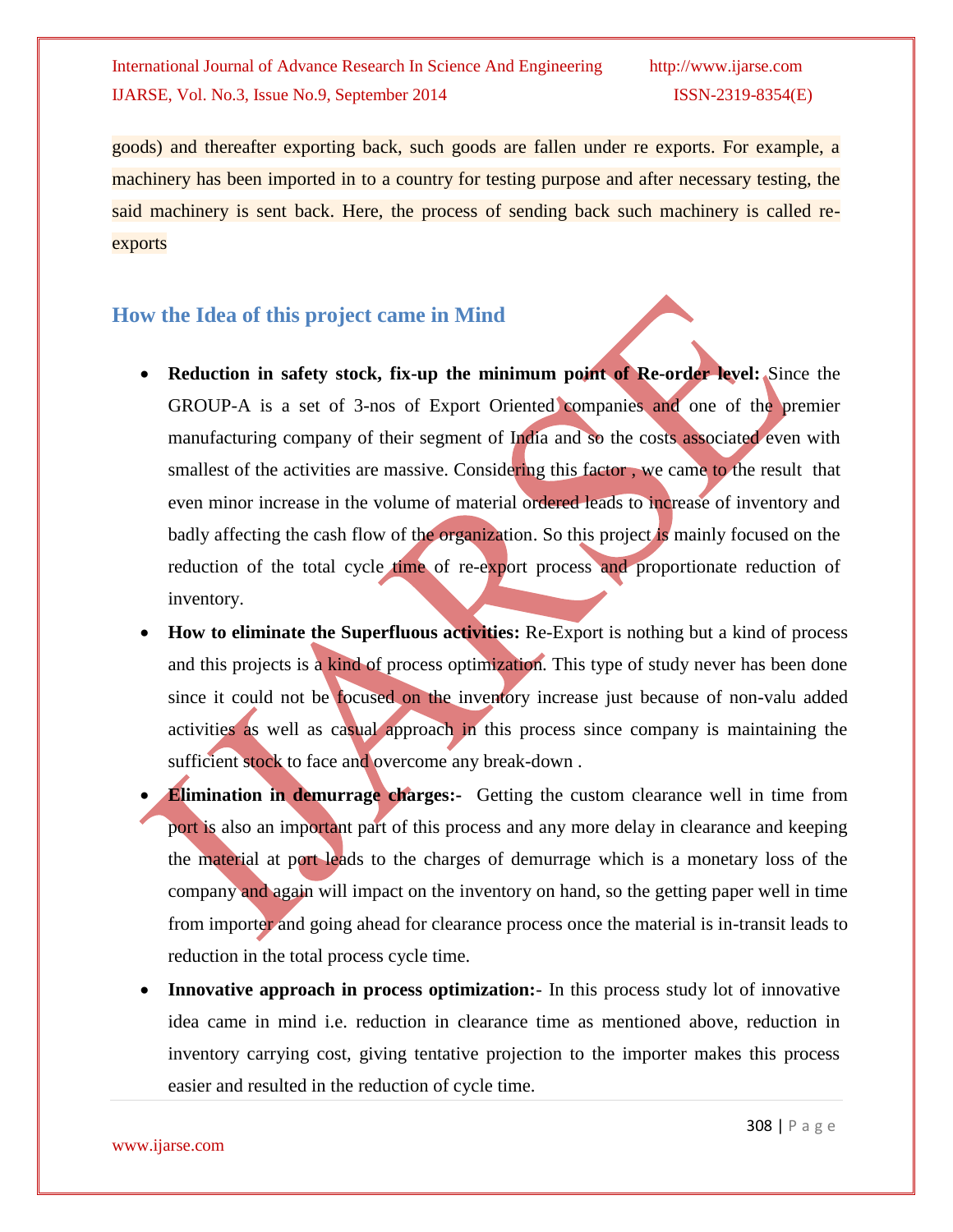# **Objectives behind this project**

Through this projects, below purpose has been achieved:-

- The process of re-export has been explained to all concerned and make them understood thoroughly..
- $\triangleright$  Measurement of each individual activities has been started to come in monitoring..
- $\triangleright$  Awareness regarding inventory reduction has been institutionalize in the company:
	- What is the importance of the stock level
	- Because of process in-efficiency how it is impacting the cost concerned to Inventory.
	- Defined level of safety stock.
- $\triangleright$  More time taking activities has been pointed out..
- Alternatives to optimized the process and cost concerned with process has been found out..

# **M-Measure—Phase of Six Sigma**

This phase involves selecting product characteristic, mapping respective process, making necessary measurements and **recording the results** of the process. This is essentially a data collection phase.

**As for as measurement is concerned , there are mainly 10-nos of activities through which the whole process of re-export has to pass-on listed as below , we have the data of 3-companies which are taking the time as given below in days**

| SI             | <b>Activity in re-export process</b>                          | Initial<br>avg<br>time<br>taken | Logical<br><b>Time</b> | <b>EOU-1</b> | EOU-2 | EOU-3 |
|----------------|---------------------------------------------------------------|---------------------------------|------------------------|--------------|-------|-------|
|                | <b>RMA</b> received                                           | 17                              | 6                      | 20           | 16    | 16    |
| $\overline{2}$ | Documents from stores to<br><b>Commercials</b>                | <b>10</b>                       | 5                      | 10           | 10    | 10    |
| 3              | <b>Correct documents from stores to</b><br><b>Commercials</b> | 8                               | 4                      | 8            | 8     | 8     |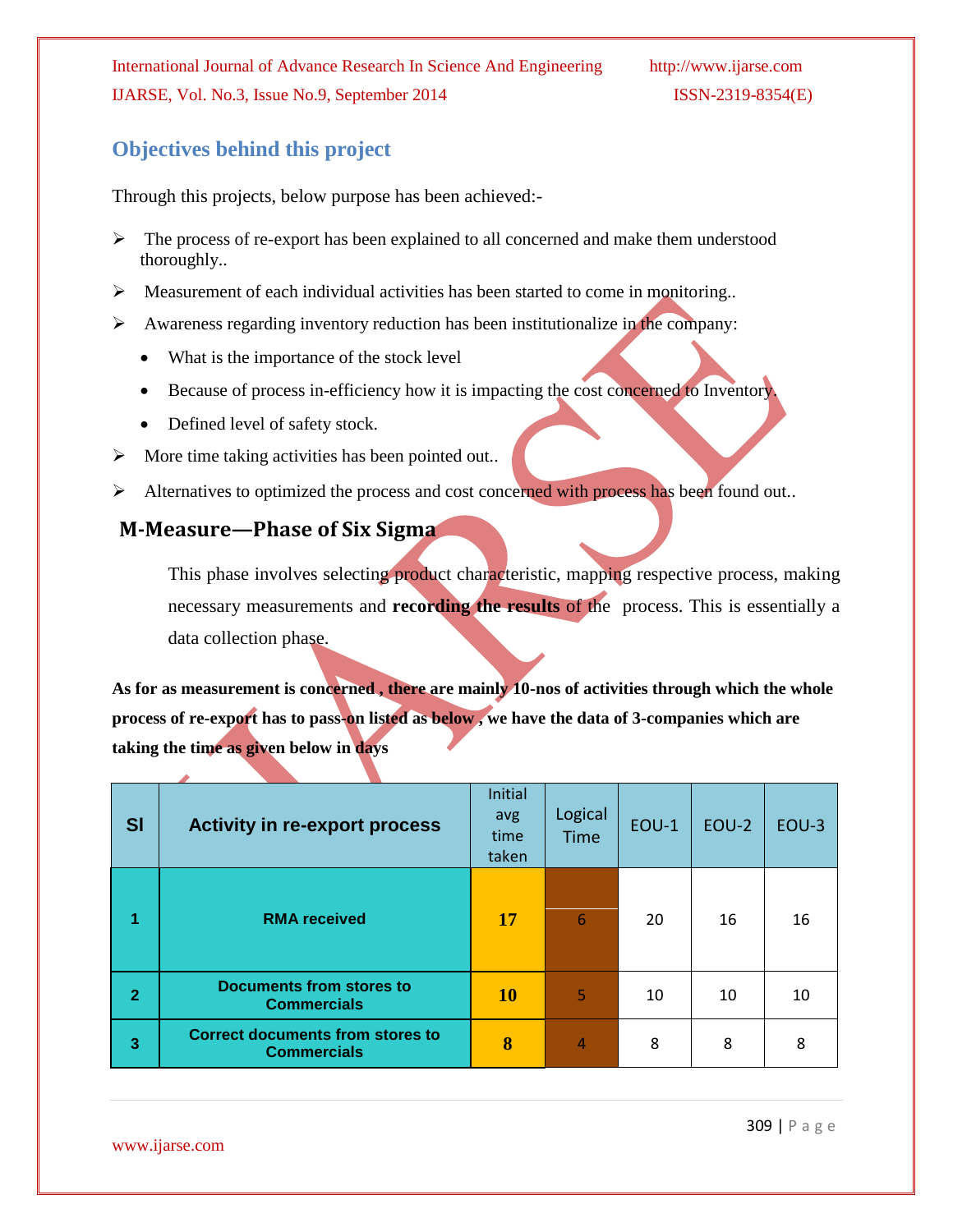| $\boldsymbol{4}$ | <b>Preparing the Application</b>                        | 3                       | 1              | 3              | 3  | 3  |
|------------------|---------------------------------------------------------|-------------------------|----------------|----------------|----|----|
| $5\phantom{.0}$  | <b>Applying for Permission</b>                          | $\mathbf{1}$            | $\overline{1}$ | 1              | 1  | 1  |
| $6\phantom{1}6$  | <b>Grant Permission</b>                                 | <b>10</b>               | 3              | 10             | 10 | 12 |
| $\overline{7}$   | <b>Preparing the Documents</b>                          | $\overline{3}$          | 3              |                | 3  | 3  |
| 8                | Send the Docs to F/F                                    | 1                       | $\mathbf{1}$   | 1              | 1  |    |
| 9                | <b>Receive the Shipping Bill from F/F</b>               | $\overline{\mathbf{4}}$ | $\overline{2}$ | $\overline{4}$ | 4  | 4  |
| 10               | <b>Dispatching the Material (after</b><br>receiving SB) | 3                       | $\overline{2}$ | 3              | 3  | 3  |
|                  |                                                         | 60                      | 28             | 63             | 59 | 61 |

# **Analysis-Phase of Six Sigma**

In this phase an action plan is prepared to plug the **"GAP"** between the existing practice running in the organization, their pros  $\&$  cons and how the organization is expecting them to work in alignment of meeting the desired goals for a product, process or service. Through the analysis phase organization concludes the short and long term plan of implementation.

#### **Identification of the root cause of the process**

In any of the process it is important to finding out the route case of the defined problem, making the complete road map of future course of action. The clear understanding of the root cause is as important as the complete project itself. After having several brainstorming session and crossfunctional meeting below points were come out.

- a) How can we reduce the process -time and costs incurred in re-export process of organization?
- b) How can we came to lowest level of inventory for the items which has to be re-exported and deriving the lowest safety stock?
- c) How can we came to lowest level of inventory holding cost, inventory carrying costs, etc which are associated with the process of re-export?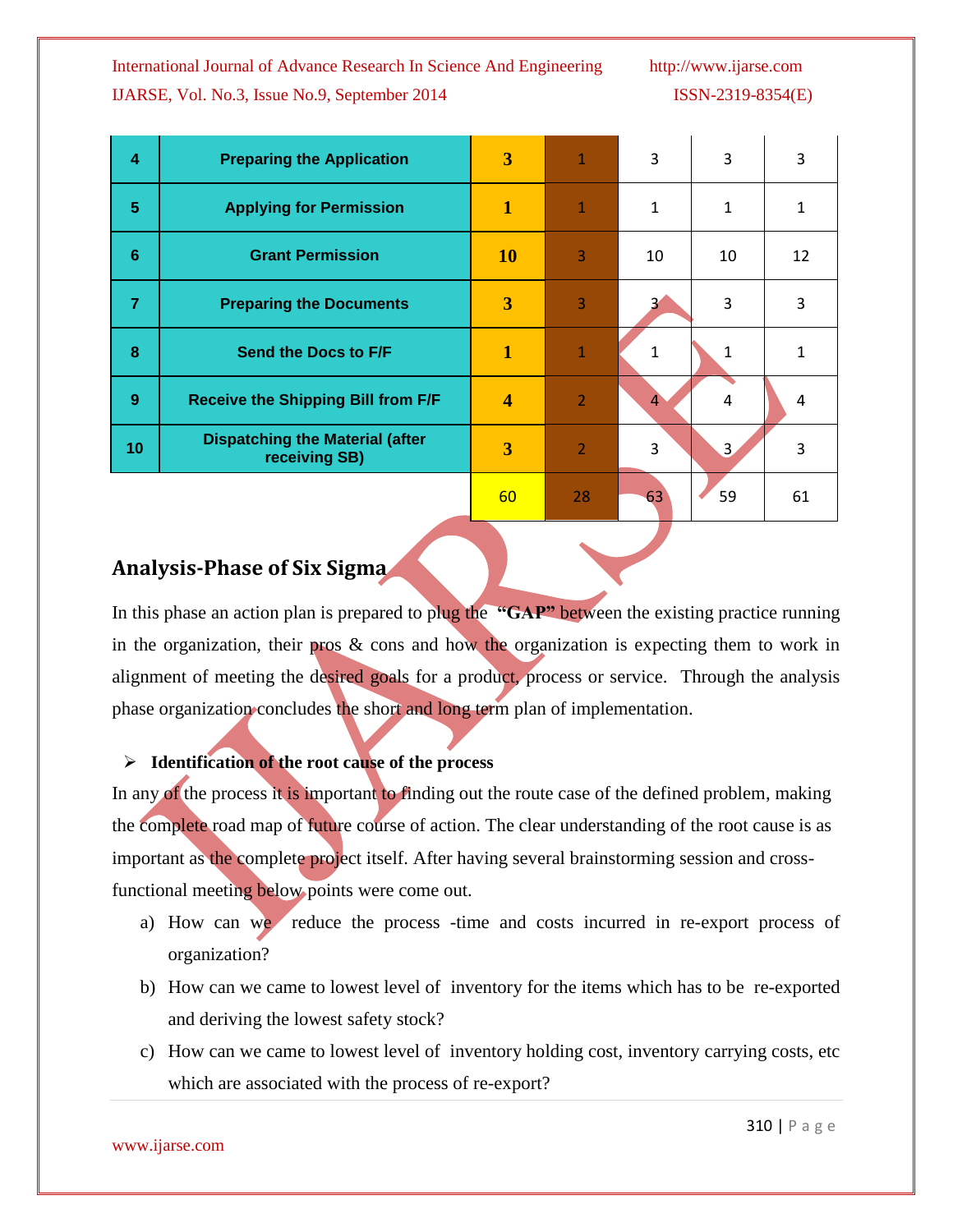- d) How can we eliminate the non value added activities by the different inter-connecting department.
- e) How can we reduce the total time taken in the completion of whole process through micro analysis of each individual process and their dependent process in detail.
- f) How can we maintain maximum process efficiency with the less and less expenses.

As a whole in this process of Analysis the root cause behind delays has been find out and remedial action has been taken by fixing up each individual/departmental key Result Areas. Complete road-map of the re-export process starting from maintenance deptt to commerce deptt has been listed , their initial time taken and logical time is mentioned as below.

| <b>SI</b>      | <b>Activity in re-export</b><br>process                          | Initial<br>avg<br>time<br>taken | Logical<br><b>Time</b> | <b>Analysis</b>                                                                                                                                                                                                                                                                                                                                                                                                                                                                                                                                                                                  |  |  |  |  |  |  |  |
|----------------|------------------------------------------------------------------|---------------------------------|------------------------|--------------------------------------------------------------------------------------------------------------------------------------------------------------------------------------------------------------------------------------------------------------------------------------------------------------------------------------------------------------------------------------------------------------------------------------------------------------------------------------------------------------------------------------------------------------------------------------------------|--|--|--|--|--|--|--|
|                | <b>RMA</b> received                                              | 17                              | 6                      | This is the phase where the interaction of 4 Nos of party happens, since<br>maintenance give the request to engg-store for warranty claim or job-work<br>along with complete technical break-up and further the store forward this<br>request to purchase depts. Along with necessary documentary proof to get<br>the RMA(Return Material Authorization) from Supplier, It completes after<br>multiple information exchange among these deptt and this is the phase<br>where an optimized SOP is required for the substantial reduction of time<br>taken in getting The RMA from abroad supplier |  |  |  |  |  |  |  |
| $\overline{2}$ | <b>Documents from stores</b><br>to Commercials                   | 10                              | $\overline{5}$         | Based on the maintenance input and specs and part no provided, store has                                                                                                                                                                                                                                                                                                                                                                                                                                                                                                                         |  |  |  |  |  |  |  |
| 3              | <b>Correct documents</b><br>from stores to<br><b>Commercials</b> | 8                               | $\overline{4}$         | to find-out the documents concerned to importing of that parts i.e. BOE,<br>Invoice, GSP etc and it has to be provided to commercial to apply to excise<br>depts. to get the permission from central excise,<br>* Once the documents provided to commercial, commercial go to apply to                                                                                                                                                                                                                                                                                                           |  |  |  |  |  |  |  |
| 4              | <b>Preparing the</b><br><b>Application</b>                       | 3                               | $\mathbf{1}$           | central excise for permission and their may be several commercial &<br>technical query from excise deptt and the suitable reply has to be send to<br>the government authorities with the help of store, maintenance and<br>purchase depts. as well as finally correct document availability has to be                                                                                                                                                                                                                                                                                            |  |  |  |  |  |  |  |
| 5              | <b>Applying for</b><br><b>Permission</b>                         | $\mathbf{1}$                    | $\mathbf{1}$           | ensured to excise depts.<br>*Once the depts. get convinced they give the permission for re-export<br>* All these liasoning need to be monitor and follow-up very precisely to get<br>the permission with very short time.                                                                                                                                                                                                                                                                                                                                                                        |  |  |  |  |  |  |  |
| 6              | <b>Grant Permission</b>                                          | <b>10</b>                       | 3                      | * In optimum cases it has been achieved $(5+4+1+1+3) = 14$ days                                                                                                                                                                                                                                                                                                                                                                                                                                                                                                                                  |  |  |  |  |  |  |  |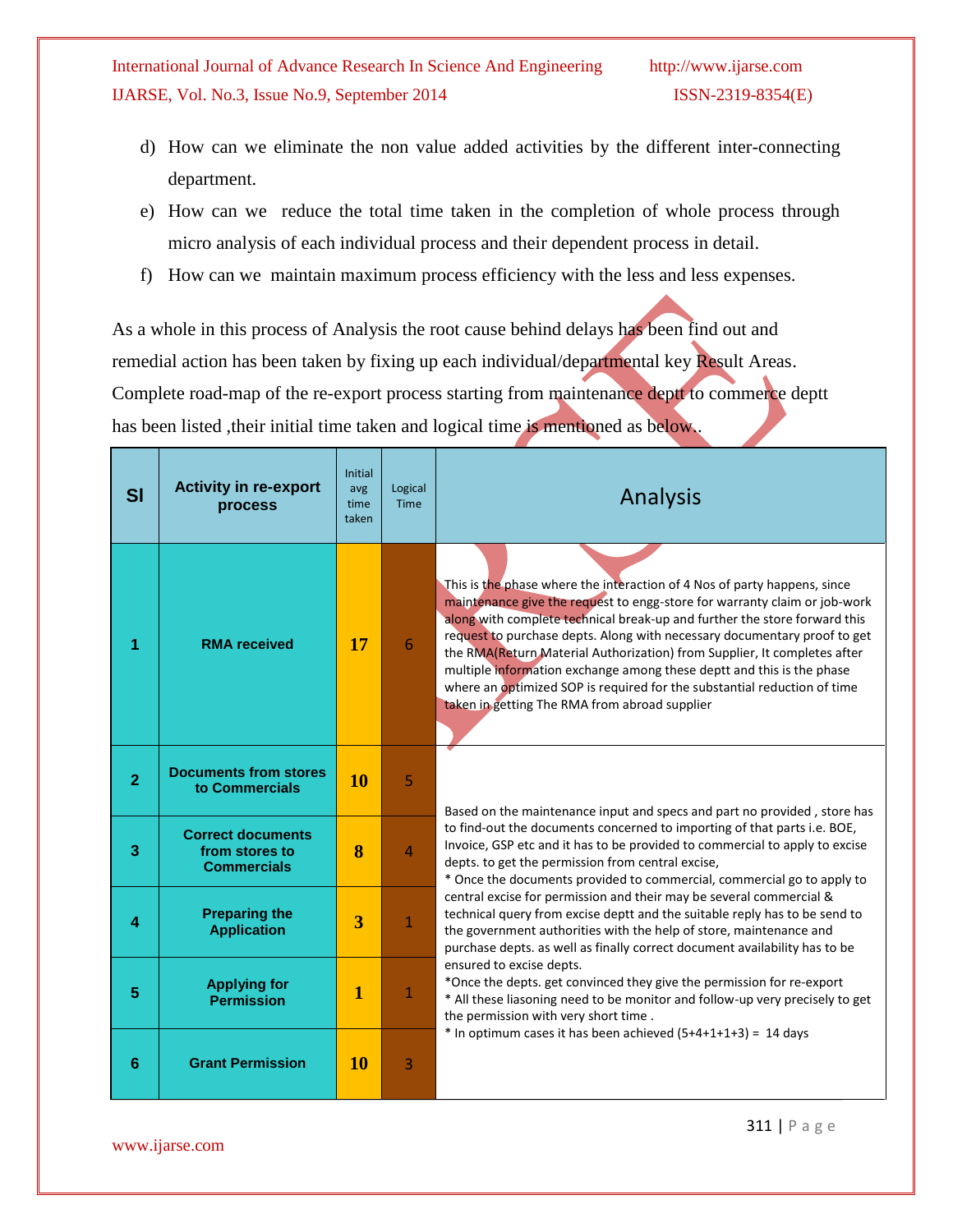**Preparing the** 



**7 Documents 3** 3 \* After granting the permission or even simultaneously the concerned depts./commercial need to do all the preparation to prepare the documents and send the same to Freight **8 Send the Docs to F/F** 1 1 Forwarders.  $*$  In optimum it is observed as  $(3+1+2) = 6$  days including getting the shipping bills from FF. **Receive the Shipping 9 Bill from F/F**  $\begin{array}{|c|c|c|} \hline \end{array}$  **4**  $\begin{array}{|c|c|c|} \hline \end{array}$  2 **Dispatching the**  It is ideal time to do the packing and getting the sealing from **10 Material (after receiving 3** 2 excise . So 2-days is optimized time **SB) Total working days** | 60 | 28 **RE-EXPORT**╈ ▼ ╈ Mainten | | Engineering | Commercial | Excise | Procurement Customs Authority Stores ance Intimation B/E & other docs of Permission Applying for PO is prepared Auditing of re-export initial import taken Permission preparation with unique PO no. Assessment **Obtaining Obtaining** of material RMA Permission Packing of material from Excise ARE-1 Payment is done Dispatch of preparation Generation through Bank material from of Warranty GNPS, GNRE no.s Plant Generation of Claim generated Invoice & Packing List TT Advice PR prepared obtained with PR no. Gate Pass for exit j of material OA & quotation is obtained from Supplier

₩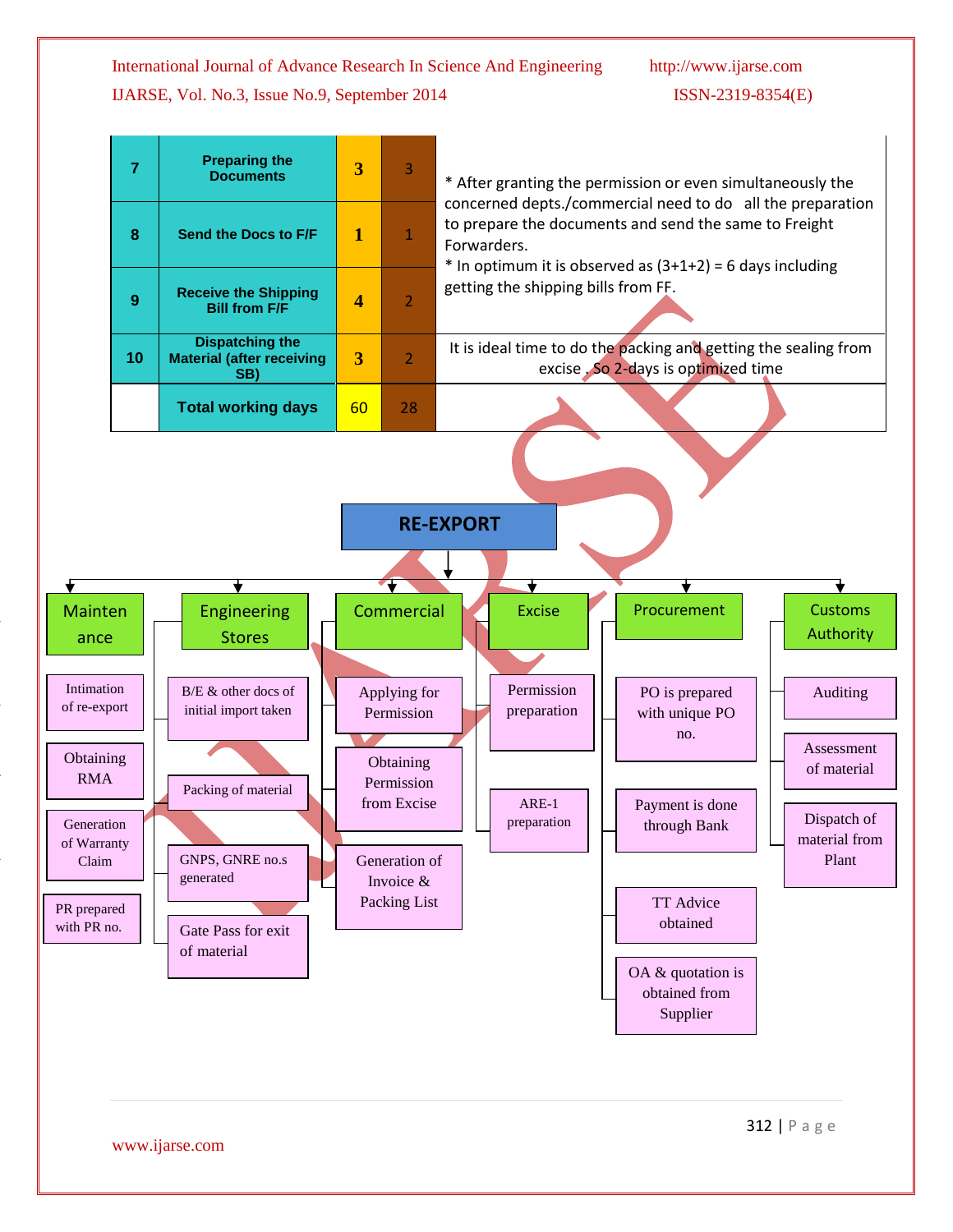#### **FINDING OUT THE CRITICAL PATH**

As we know that Critical path Method (CPM) technique is most effective technique of industrial engineering through which we can came o know that which activities can be eliminated or merged with if any of the activities in view of the reduction of the whole process cycle time. The critical path method (CPM) is a step-by-step technique for process planning that defines critical and non-critical tasks with the goal of preventing time-frame problems and process bottlenecks. The CPM is ideally suited to projects consisting of numerous activities that interact in a complex manner.

In applying the CPM, there are several steps that can be summarized as follows:

- Define the required tasks and put them down in an ordered (sequenced) list.
- Create a flowchart or other diagram showing each task in relation to the others.
- Identify the critical and non-critical relationships (paths) among tasks.
- Determine the expected completion or execution time for each task.
- Locate or devise alternatives (backups) for the most critical paths.

| SI<br><b>NO</b> | Activity in re-<br>export<br>process                                | Name of<br><b>Activity</b> | <b>Predecessor</b> | <b>Initial</b><br>days<br>taken                                              | EOU-<br>$\mathbf{1}$ | EOU-<br>$\overline{2}$ | EOU-<br>3    | Logical<br><b>Time</b> | Least<br>time<br>(a) | Most<br>probable<br>time(m) | Greatest<br>Time<br>(b) | Expected<br><b>Time</b><br>(t) |
|-----------------|---------------------------------------------------------------------|----------------------------|--------------------|------------------------------------------------------------------------------|----------------------|------------------------|--------------|------------------------|----------------------|-----------------------------|-------------------------|--------------------------------|
| 1               | <b>RMA</b> received                                                 | A                          | <b>START</b>       | 17                                                                           | 20                   | 16                     | 16           | 6                      | 6                    | 8                           | 10                      | 8                              |
| $\overline{2}$  | <b>Documents</b><br>from stores to<br><b>Commercials</b>            | B                          | $\mathbf{A}$       | 10                                                                           | 8                    | 12                     | 8            | 5                      | 5                    | 5                           | 6                       | 5                              |
| 3               | <b>Correct</b><br>documents<br>from stores to<br><b>Commercials</b> | $\mathbf{C}$               | $\mathbf{A}$       | 8                                                                            | 10                   | 12                     | 10           | $\overline{4}$         | 4                    | 5                           | 6                       | 5                              |
| 4               | <b>Preparing the</b><br><b>Application</b>                          | D                          | $\mathbf{C}$       | $\overline{3}$                                                               | 3                    | 3                      | 3            | $\mathbf 1$            | $\mathbf{1}$         | $\overline{2}$              | $\overline{2}$          | $\overline{2}$                 |
| 5               | <b>Applying for</b><br><b>Permission</b>                            | Е                          | D                  | $\mathbf{1}% \in\mathbb{Z}_{\geq0}\left[ \left[ \mathbf{1}\right] \right] ,$ | $\mathbf{1}$         | 1                      | $\mathbf{1}$ | 1                      | $\mathbf{1}$         | 2                           | 2                       | $\overline{2}$                 |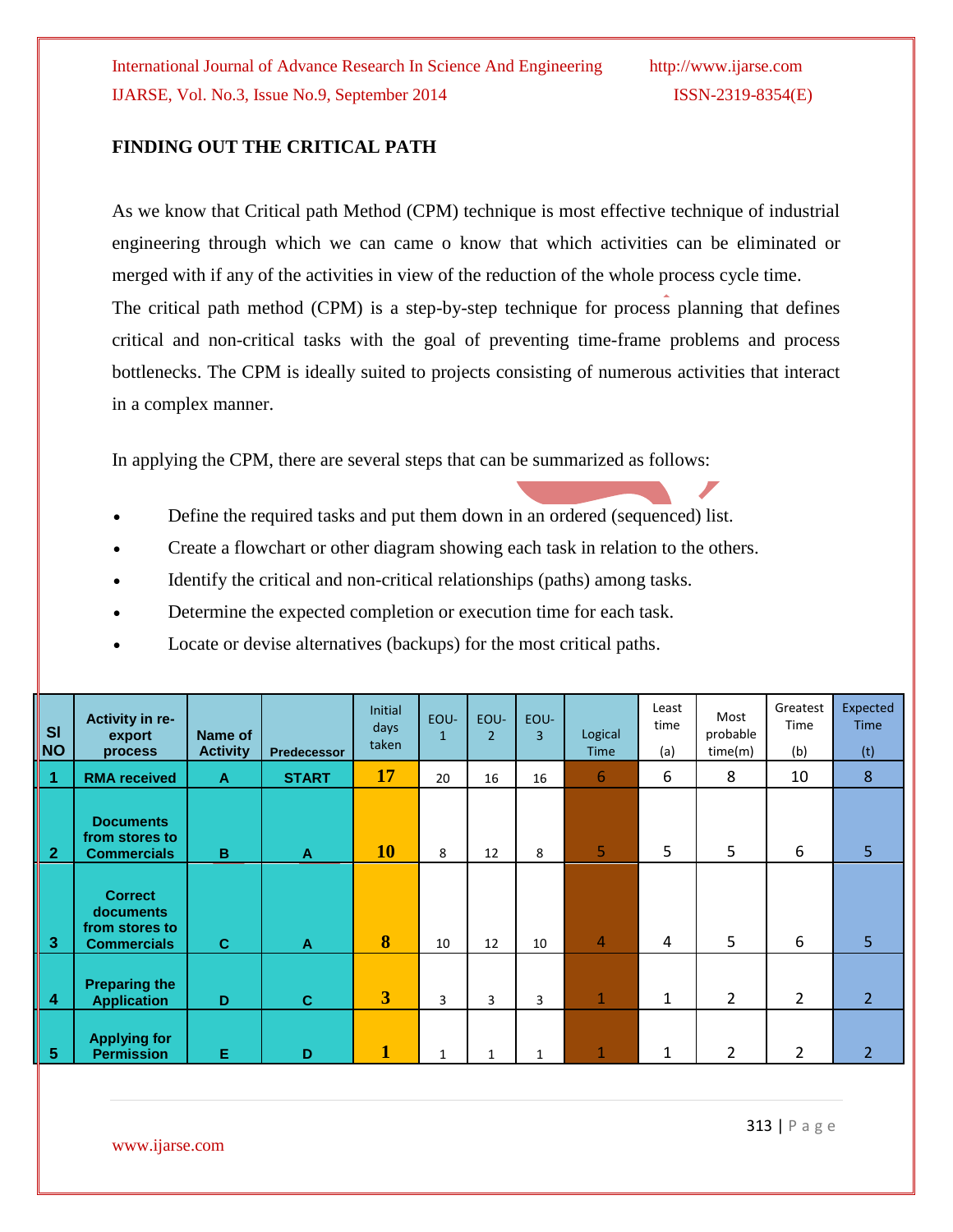**Activities Preceding** 

**Activities**

A | - | 8 B | A | 5  $C$  A 5 D C 2 E D 2 F | B | 4 G | F | 2  $H \qquad \qquad$  G, E  $\qquad$  2  $I$  H  $2$  $J \mid I \mid 2$ 

**Normal time (Days)**

|                             | Grant<br><b>Permission</b>                                    | F | $\mathbf B$ | <b>10</b>               | 10 | 10 | 12 | 3              | 3              | 4              | 7  | $\overline{4}$ |
|-----------------------------|---------------------------------------------------------------|---|-------------|-------------------------|----|----|----|----------------|----------------|----------------|----|----------------|
|                             | <b>Preparing the</b><br><b>Documents</b>                      | G | F           | 3                       | 3  | 3  | 3  | 3              | 1              | $\overline{2}$ | 3  | $\overline{2}$ |
|                             | <b>Send the</b><br>Docs to F/F                                | н | ${\bf G}$   | 1                       | 1  | 1  | 1  | $\mathbf 1$    | 1              | $\overline{2}$ | 3  | $\overline{2}$ |
|                             | <b>Receive the</b><br><b>Shipping Bill</b><br>from F/F        |   | H           | $\overline{\mathbf{4}}$ | 4  | 4  | 4  | $\overline{2}$ | $\overline{2}$ | 2              | 3  | $\overline{2}$ |
| 6<br>7<br>8<br>9<br>9<br>10 | <b>Dispatching</b><br>the Material<br>(after<br>receiving SB) | J |             | 3                       | 3  | 3  | 3  | $\overline{2}$ | 1              | 2              | 3  | $\overline{2}$ |
|                             |                                                               |   |             | 60                      | 63 | 65 | 61 | 28             | 25             | 34             | 45 | 34             |

- RMA received
- Docs received from stores to commercial
- Correct docs received
- Preparation of Application
- Applying for Permission
- Permission grant from Excise
- Preparation of documents
- Documents forwarded to F/F
- **SB** received from F/F
- **Dispatch of material**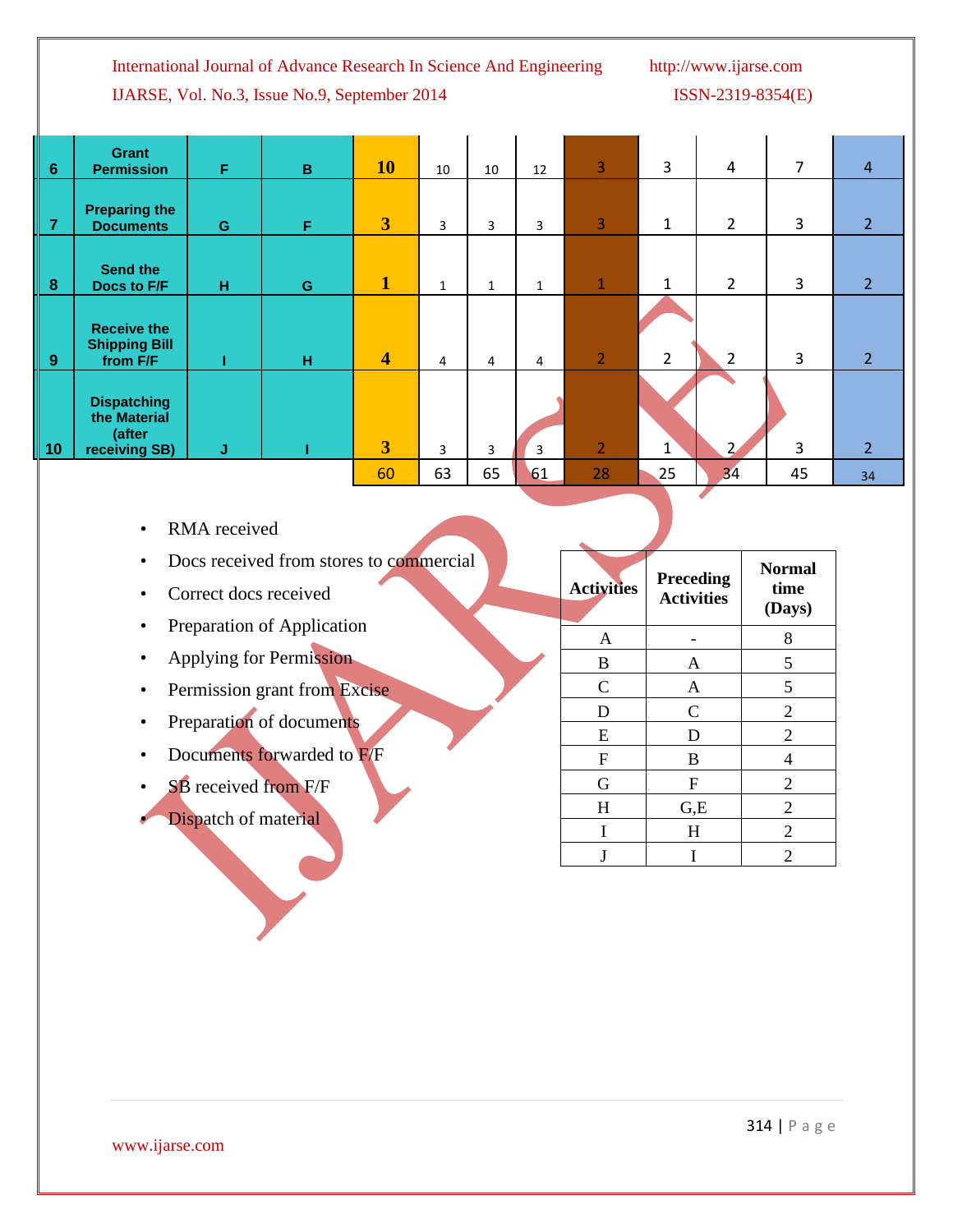

As We have gone through the CPM study of and its net-work model and found the below path – Path-1

 $A$ ---- $\rightarrow B$ ---- $\rightarrow F$ --- $\rightarrow G$ ---- $\rightarrow H$ -------- $\rightarrow I$ ------- $\rightarrow J = 25$ -Days

Path-II

 $A$ ---- $\rightarrow C$ ---- $\rightarrow D$ --- $\rightarrow E$ ---- $\rightarrow H$ --------- $\rightarrow I$ -------- $\rightarrow J = 23$ -Days

So we found our critical path is  $1<sup>st</sup>$  Path which is taking 25-days time, we found another path which is taking 23-days so it is clear that in any of the circumstances the whole process of reexport will not take more than 25-days.

Now it is concluded that the existing study of 3-different export oriented companies reveals that they are taking on an average time of 60-days which is much beyond what we have derived logically and with engineering approach, further inventory will come down in the same ratio as well as positive impact on cash flow of the company will be there.

# **Improvement Phase of Six-Sigma approach**

This is one of the very important and final phase of six sigma which mainly focus on the improvement i.e. recommendation/induction of derived and proved method in the system to achieve the desired level of target for a particular product or process.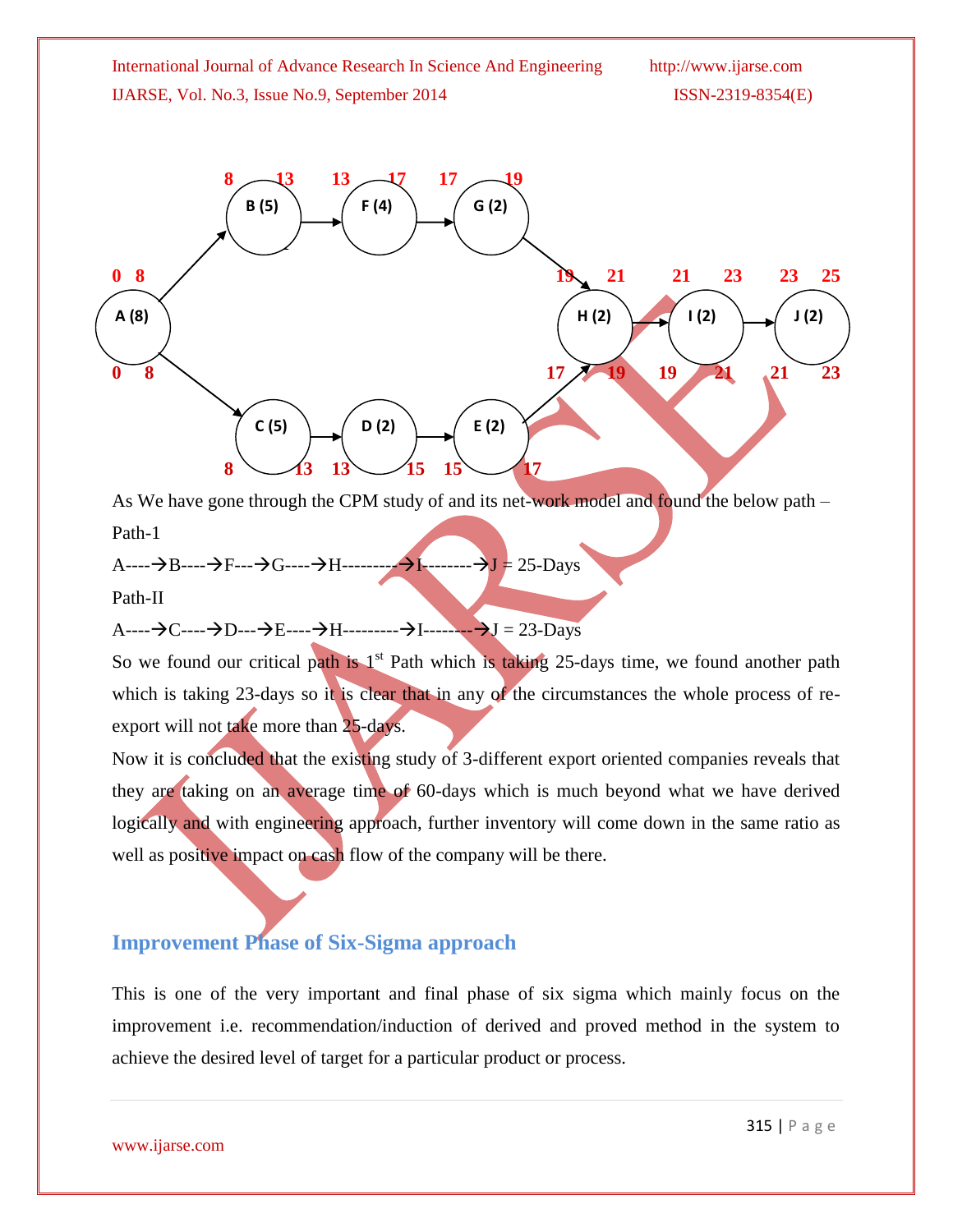# **Major Findings and recommendations**

### **1 st Finding**

Return Material Authorization (RMA) receiving from supplier get delayed or receiving the incorrect does not meet the purpose and in existing practice it was taking around 14-day to get the correct RMA**.**

**Impact of Finding-1st**: Delay in receiving the RMA from supplier leads to the delay in preparation of documents by the interconnecting depts. i.e. maintenance, Store and Commercial .

#### **Recommendation**

It was decided to inform the supplier regarding problem at the moment when problem occurred and send the RMA format and will send the technical analysis/write-up immediate within a day or two after sending the RMA format, So supplier will prepare himself for the compliance of RMA and will send immediately and in this way it will take hardly 6-days to get the RMA from the date of reporting of problem to supplier.

New sequence of RMA receiving from Supplier will be as below.

1<sup>st</sup> Day: Immediate intimation to supplier regarding problem on email by maintenance deptt.

 $2<sup>nd</sup>$  Day: Receipt of filled RMA format from supplier along with signature & consent.

Day 3: Filling the necessary details and providing it to store/commercial.

This process may complete within 3-days, but there is possibility of the unavailability of the concerned technical person on that day as well as weekend/ holidays so lining up all these activities easily can be completed within 6-working days.

#### **2nd Finding**

In general maintenance is taking 3-days time to hand over the document to store , even though it can be given within one working day which is the target for maintenance depts.

**Impact of Finding-II:** Once the store will receive the documents delay, it will make delay the further processing of documents resulting in delay in export of goods. This delay will impact on inventory as well as expiry of shipping bill for which validity is 7-days from the date of its generation and again it needs to be filed in custom.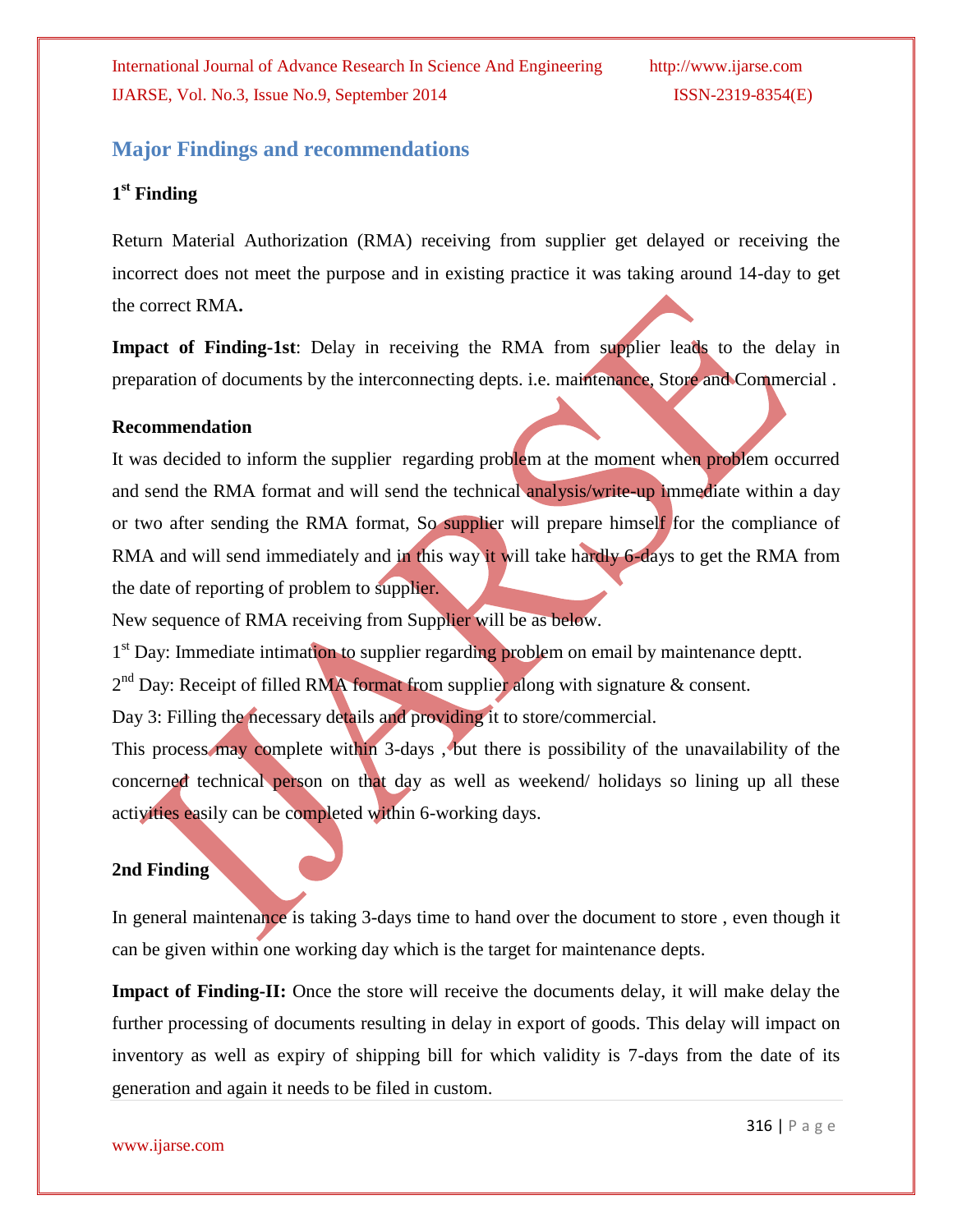#### **3rd Finding**

Store is taking on an average (10+8) i.e. 18-days time to handover the correct documents to commercial depts. from the date of receipt of the details/documents from maintenance depts. Logical/target time to prepare and hand-over the correct document to commercial is divided in two segment i.e. 5 & 4 days ,total 9-days.

Impact: delay receiving of the documents from store to commercial depts. Leads to the late processing of documents for pre-export statutory / excise compliance and finally it will get delayed the re-export of materials.

### **Recommendation for Finding 2nd & 3rd**

3-core interacting depts. i.e. maintenance, store and commercial become mutually agreed to exchange of information and documents through emails, so that the concerned depts. can start their home-work well in time as well as in alignment of target date, if any of the depts. Is stucking to achieve the completion of their activities, they start sending reminders to the concerned depts. And all interacting depts. Achieve their set target level within defined time.

Further to achieve the activities most of the documents are induced in ERP system and linked with server and arrive at result that this can be completed maximum within 9-days of time frame.

#### **Finding-4**

In general getting the permission from excise was taking the 10-days time because of below reasons.

- Query came from concerned authority of excise i.e. superintendent.
- Non availability of issuing authority (Superintendent of Excise) at office.
- Not Technologically trained of excise staff
- No clear description, No transparent valuation etc with respect to the invoice and other

**Impact:** Delay in getting the permission from Excise will further make the delay in the filing of shipping bills and finally the re-export of the materials will get delayed.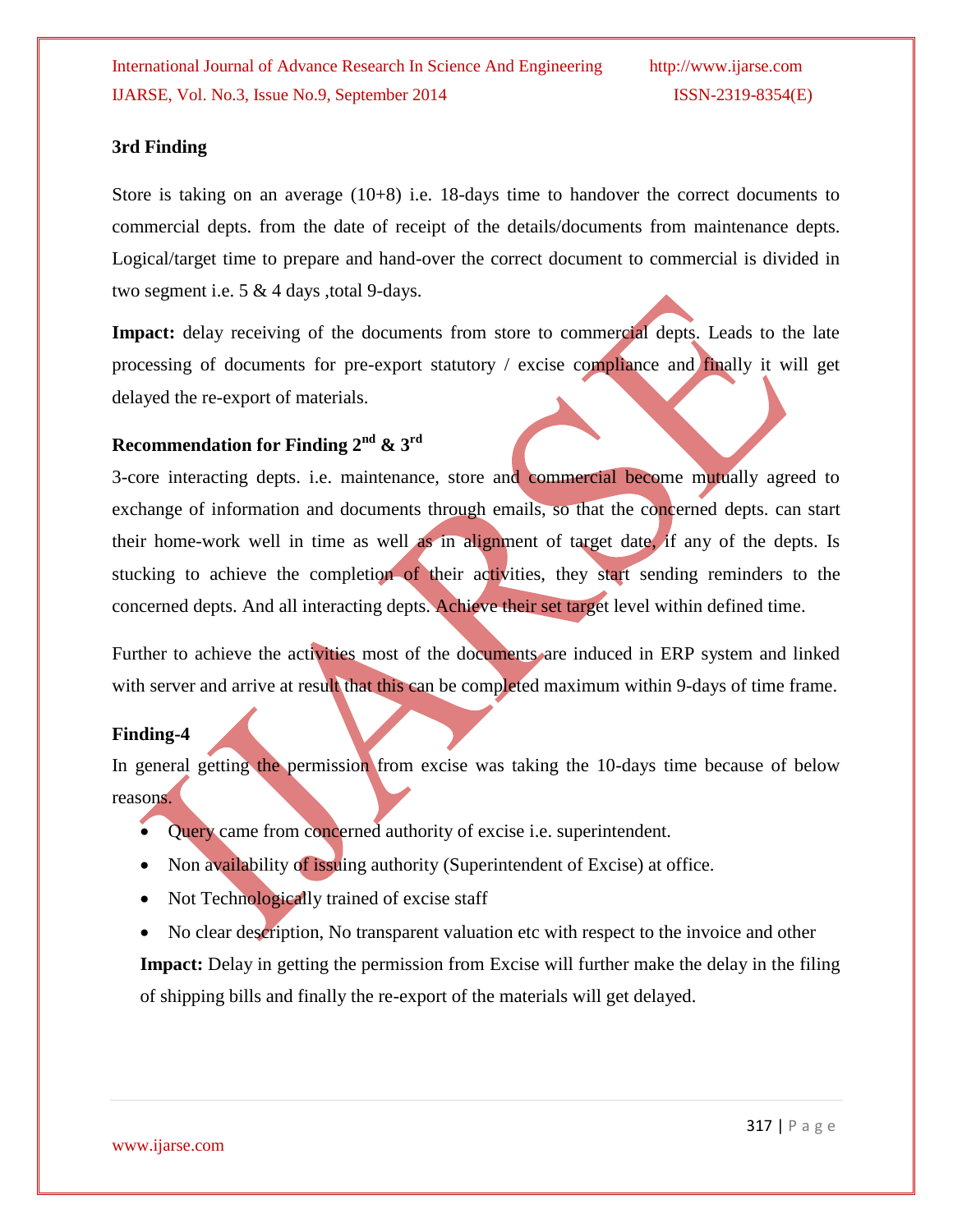#### **Recommendation for Finding-4**

 Once the proper scanning and accuracy of documents will be maintained before submitting to excise depts. Then it is rare chances to get the repeated query from excise depts. And it will be easy to convince excise authority and probability to get the permission well within target time of 3-days rather than taking 10-days time.

Pre-information to excise depts. by the concerned commercial in-charge

#### **Finding-5**

Difference in technical description on different documents leads to the cause of delay at port at the time of shipping/custom clearance resulting in payment of moneys for demurrage and getting delay to get the material in time, So accuracy and synchronization in complete transaction among different depts. And abroad supplier is very important to avoid any delay in the whole process.

Impact: Delay in movements of goods at port at the time of re-export and import, so synchronization of the description is very important.

## **Recommendation for Finding-5:--**

A central team of techno-commercial people (maintenance, excise & commercial) has been formed to scan all the document of the re-export process.

#### **Finding-6**

These companies are more dependent on freight forwarders , who are not so sensitive of the delays in getting the materials.

Impact: The casual approach of Freight forwarders leads to the delay in pick and delivery of materials.

#### **Recommendation of Finding-6**

A rate contract has been induced with freight forwarders having the time-bound and penalty clause, which sensitize the freight forwarders to provide the service with accuracy.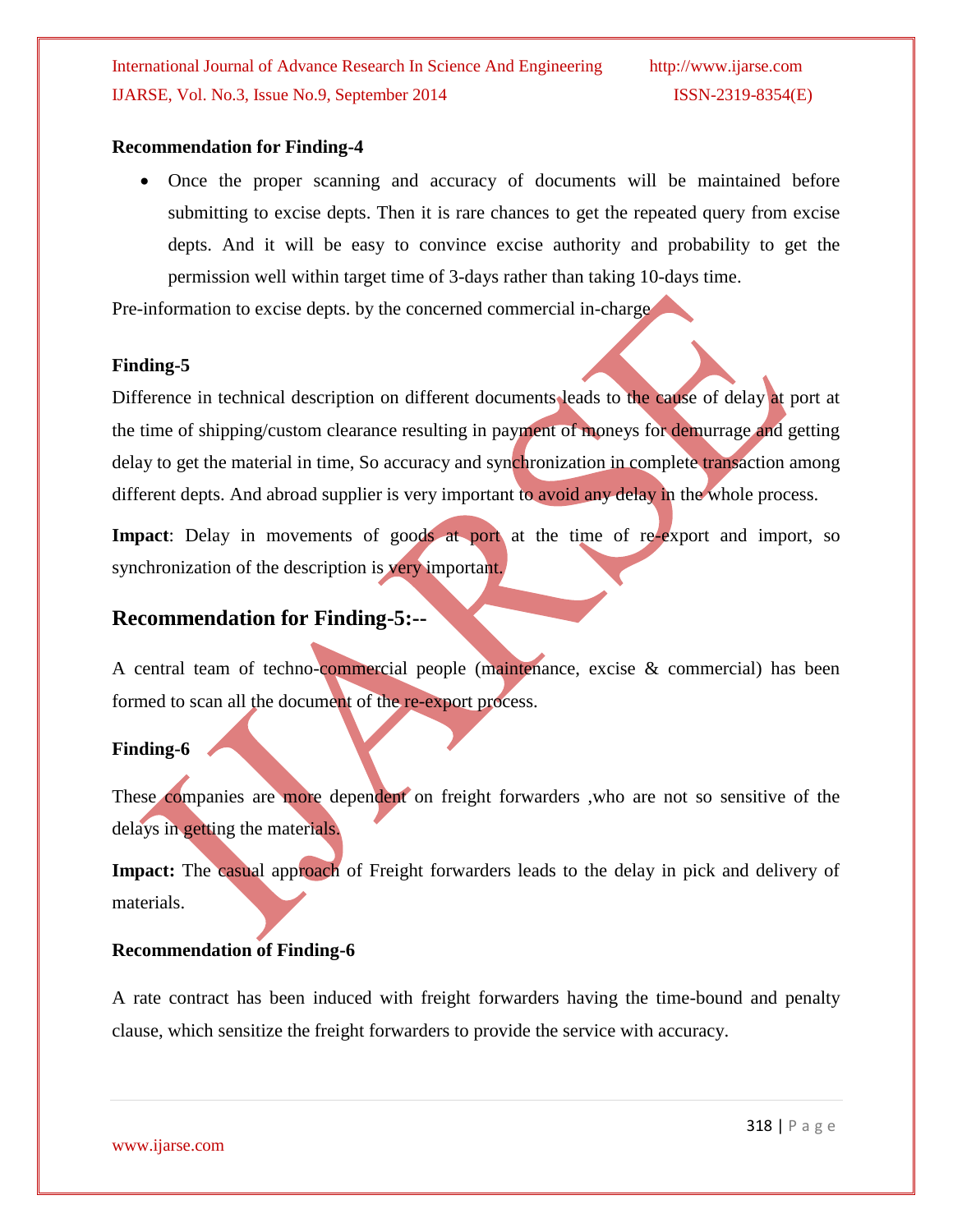#### **Control phase of Six Sigma DMAIC approach**

Having achieved the improvement, it needs to be sustained. There is a general tendency for all processes to degrade unless there is an effective control mechanism which is able to detect incipient deviation in the process, which are then analyzed and necessary corrective action is taken to bring the process back to the state which was attained after planned improvement was effected. These control mechanisms must be integrated in the form of a quality management system document which should be made mandatory Unless we control the business processes in the form of documentation and ongoing process controls, processes will tend to degrade overtime and shall loose the gains achieved in the improvement activities To control and monitor the whole process within the described time SOP is raised on each individual levels and time taken in each process is captured in ERP **.**

### **Final Conclusion and out-come**

After going through the micro analysis of the different phases of six sigma it is concluded that the complete process of re-export can be completed within much less time as compared to the existing time taken in the whole process.

As we came to know that the average time taken by re-export process is around 60-days which is much more than the logical prescribed time of 28-days.

Although after our recommendations, we have been able to reduce this time to a great extent. **This reduction in time is shown here:**

Although after inducing the derived technique a drastic reduction will be observed as below.

RMA receiving from Supplier--------------------------**--------6 days**

Documents handed over from Stores to Commercials**-------5 days**

Correct Documents handed over from Stores to Commercial**s-------4 days**